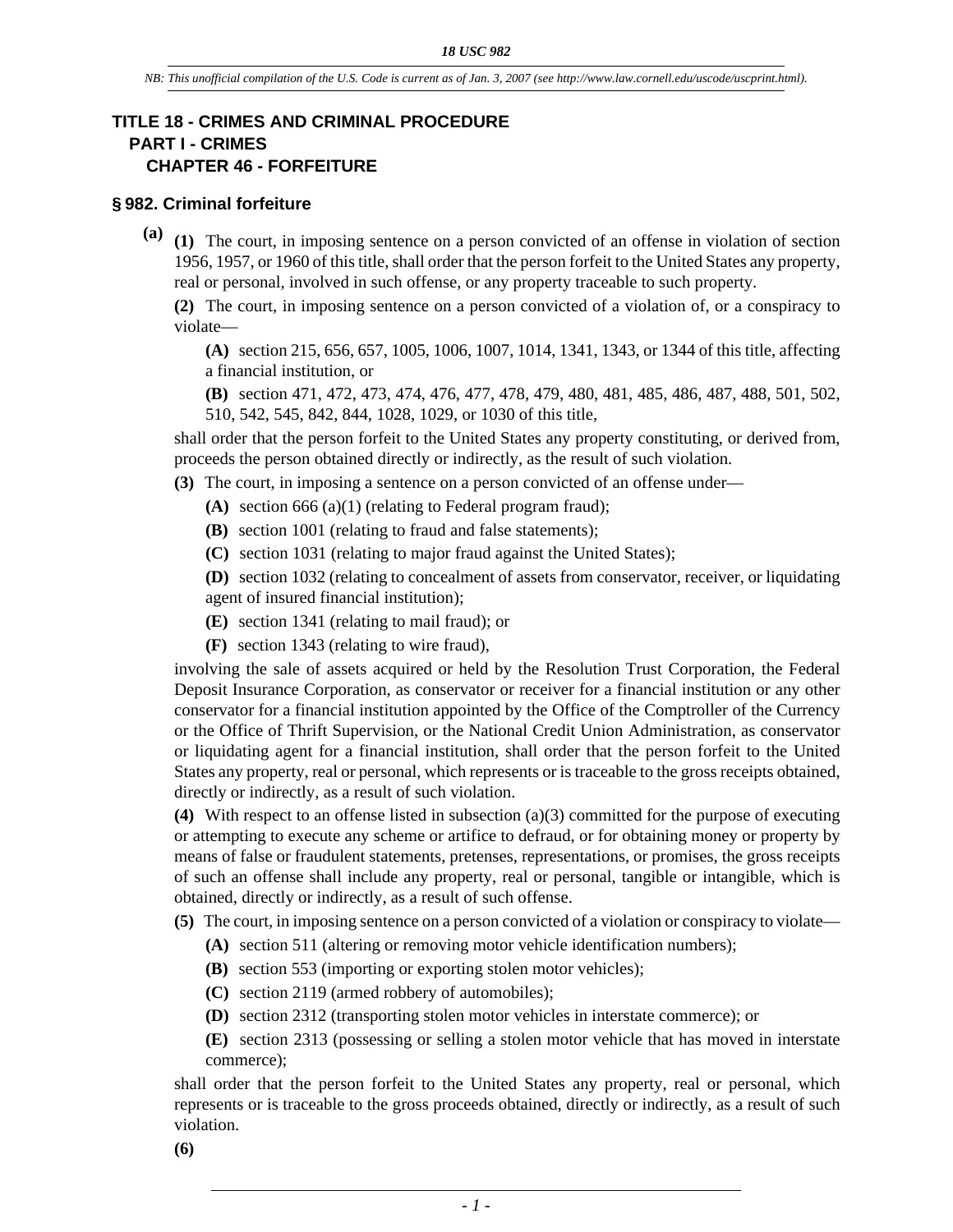**(A)** The court, in imposing sentence on a person convicted of a violation of, or conspiracy to violate, section  $274(a)$ ,  $274A(a)(1)$ , or  $274A(a)(2)$  of the Immigration and Nationality Act or section 554, 1425, 1426, 1427, 1541, 1542, 1543, 1544, or 1546 of this title, or a violation of, or conspiracy to violate, section 1028 of this title if committed in connection with passport or visa issuance or use, shall order that the person forfeit to the United States, regardless of any provision of State law—

**(i)** any conveyance, including any vessel, vehicle, or aircraft used in the commission of the offense of which the person is convicted; and

**(ii)** any property real or personal—

**(I)** that constitutes, or is derived from or is traceable to the proceeds obtained directly or indirectly from the commission of the offense of which the person is convicted; or

**(II)** that is used to facilitate, or is intended to be used to facilitate, the commission of the offense of which the person is convicted.

**(B)** The court, in imposing sentence on a person described in subparagraph (A), shall order that the person forfeit to the United States all property described in that subparagraph.

**(7)** The court, in imposing sentence on a person convicted of a Federal health care offense, shall order the person to forfeit property, real or personal, that constitutes or is derived, directly or indirectly, from gross proceeds traceable to the commission of the offense.

**(8)** The court, in sentencing a defendant convicted of an offense under section 1028, 1029, 1341, 1342, 1343, or 1344, or of a conspiracy to commit such an offense, if the offense involves telemarketing (as that term is defined in section 2325), shall order that the defendant forfeit to the United States any real or personal property—

**(A)** used or intended to be used to commit, to facilitate, or to promote the commission of such offense; and

**(B)** constituting, derived from, or traceable to the gross proceeds that the defendant obtained directly or indirectly as a result of the offense.

**(b) (1)** The forfeiture of property under this section, including any seizure and disposition of the property and any related judicial or administrative proceeding, shall be governed by the provisions of section 413 (other than subsection (d) of that section) of the Comprehensive Drug Abuse Prevention and Control Act of 1970 (21 U.S.C. 853).

**(2)** The substitution of assets provisions of subsection 413(p) shall not be used to order a defendant to forfeit assets in place of the actual property laundered where such defendant acted merely as an intermediary who handled but did not retain the property in the course of the money laundering offense unless the defendant, in committing the offense or offenses giving rise to the forfeiture, conducted three or more separate transactions involving a total of \$100,000 or more in any twelve month period.

(Added Pub. L. 99–570, title I, § 1366(a), Oct. 27, 1986, 100 Stat. 3207–39; amended Pub. L. 100–690, title VI, §§ 6463(c), 6464, Nov. 18, 1988, 102 Stat. 4374, 4375; Pub. L. 101–73, title IX, § 963(c), Aug. 9, 1989, 103 Stat. 504; Pub. L. 101–647, title XIV, §§ 1401, 1403, title XXV, § 2525(b), Nov. 29, 1990, 104 Stat. 4835, 4874; Pub. L. 102–393, title VI, § 638(e), Oct. 6, 1992, 106 Stat. 1788; Pub. L. 102–519, title I, § 104(b), Oct. 25, 1992, 106 Stat. 3385; Pub. L. 102–550, title XV, § 1512(c), Oct. 28, 1992, 106 Stat. 4058; Pub. L. 103–322, title XXXIII, § 330011(s)(1), Sept. 13, 1994, 108 Stat. 2145; Pub. L. 104–191, title II, § 249(a), (b), Aug. 21, 1996, 110 Stat. 2020; Pub. L. 104–208, div. C, title II, § 217, Sept. 30, 1996, 110 Stat. 3009–573; Pub. L. 105–184, § 2, June 23, 1998, 112 Stat. 520; Pub. L. 105–318, § 6(a), Oct. 30, 1998, 112 Stat. 3010; Pub. L. 106–185, § 18(b), Apr. 25, 2000, 114 Stat. 223; Pub. L. 107–56, title III, § 372(b)(2), Oct. 26, 2001, 115 Stat. 339; Pub. L. 107–273, div. B, title IV, § 4002(b)(10), Nov. 2, 2002, 116 Stat. 1808; Pub. L. 109–295, title V, § 551(c), Oct. 4, 2006, 120 Stat. 1390.)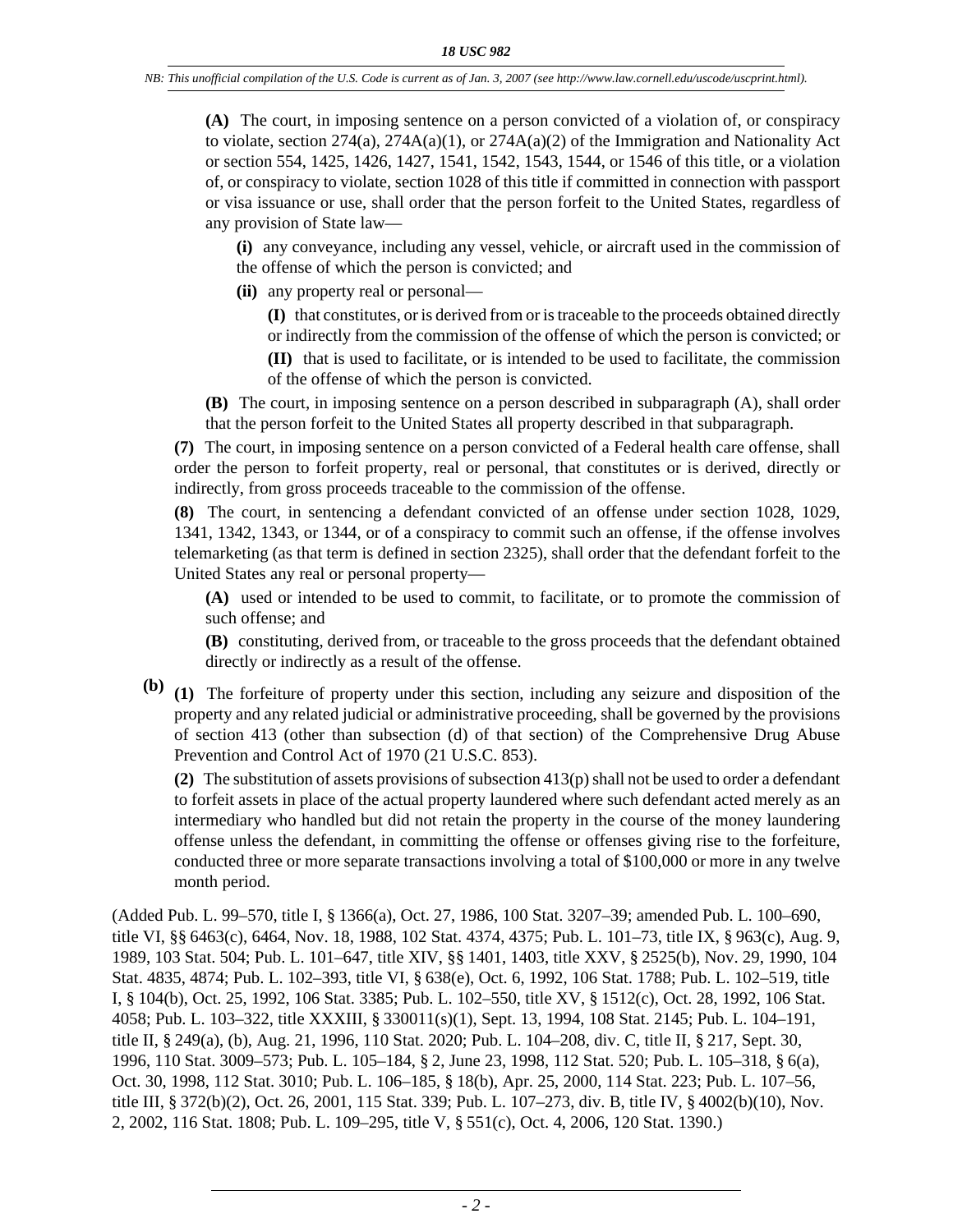*NB: This unofficial compilation of the U.S. Code is current as of Jan. 3, 2007 (see http://www.law.cornell.edu/uscode/uscprint.html).*

# **References in Text**

Sections 274 and 274A of the Immigration and Nationality Act, referred to in subsec. (a)(6)(A), are classified to sections 1324 and 1324a, respectively, of Title 8, Aliens and Nationality.

#### **Amendments**

2006—Subsec. (a)(6)(A). Pub. L. 109–295 inserted "554," before "1425," in introductory provisions.

2002—Subsec. (a)(8). Pub. L. 107–273 substituted "court" for "Court".

2001—Subsec. (a)(1). Pub. L. 107–56 struck out "of section 5313 (a), 5316, or 5324 of title 31, or" before "of section 1956, 1957, or 1960 of this title" and struck out at end "However, no property shall be seized or forfeited in the case of a violation of section 5313 (a) of title 31 by a domestic financial institution examined by a Federal bank supervisory agency or a financial institution regulated by the Securities and Exchange Commission or a partner, director, or employee thereof."

2000—Subsec. (a)(6). Pub. L. 106–185, § 18(b)(2), (3), designated concluding provisions of subpar. (A) as subpar. (B), substituted "The court, in imposing sentence on a person described in subparagraph (A)" for "The court, in imposing sentence on such person" and "that subparagraph" for "this subparagraph", and struck out former subpar. (B), which read as follows: "The criminal forfeiture of property under subparagraph (A), including any seizure and disposition of the property and any related administrative or judicial proceeding, shall be governed by the provisions of section 413 of the Comprehensive Drug Abuse Prevention and Control Act of 1970 (21 U.S.C. 853), other than subsections (a) and (d) of such section 413."

Subsec. (a)(6)(A). Pub. L. 106–185, § 18(b)(1)(A), inserted "section 274(a), 274A(a)(1), or 274A(a)(2) of the Immigration and Nationality Act or" after "a person convicted of a violation of, or conspiracy to violate," in introductory provisions.

Subsec. (a)(6)(A)(i). Pub. L. 106–185, § 18(b)(1)(B), substituted "the offense of which the person is convicted" for "a violation of, or a conspiracy to violate, subsection (a)".

Subsec. (a)(6)(A)(ii)(I), (II). Pub. L. 106–185, § 18(b)(1)(C), substituted "the offense of which the person is convicted" for "a violation of, or a conspiracy to violate, subsection (a), section  $274A(a)(1)$  or  $274A(a)(2)$  of the Immigration and Nationality Act, or section 1028, 1425, 1426, 1427, 1541, 1542, 1543, 1544, or 1546 of this title".

1998—Subsec. (a)(6), (7). Pub. L. 105–184, § 2(1)(A), which directed the amendment of subsec. (a) "by redesignating the second paragraph designated as paragraph (6) as paragraph (7)", was executed by redesignating par. (6), relating to forfeitures for Federal health care offenses, as (7), to reflect the probable intent of Congress.

Subsec. (a)(8). Pub. L. 105–184, § 2(1)(B), added par. (8).

Subsec. (b)(1). Pub. L. 105–318 amended par. (1) generally. Prior to amendment, par. (1) read as follows: "Property subject to forfeiture under this section, any seizure and disposition thereof, and any administrative or judicial proceeding in relation thereto, shall be governed—

"(A) in the case of a forfeiture under subsection  $(a)(1)$ ,  $(a)(6)$ , or  $(a)(8)$  of this section, by subsections (c) and (e) through (p) of section 413 of the Comprehensive Drug Abuse Prevention and Control Act of 1970 (21 U.S.C. 853); and

"(B) in the case of a forfeiture under subsection (a)(2) of this section, by subsections (b), (c), (e), and (g) through (p) of section 413 of such Act."

Subsec. (b)(1)(A). Pub. L. 105–184, § 2(2), substituted "(a)(1), (a)(6), or (a)(8)" for "(a)(1) or (a)(6)".

1996—Subsec. (a)(6). Pub. L. 104–208 added par. (6) relating to criminal forfeiture for passport and visa related offenses.

Pub. L. 104–191, § 249(a), added par. (6) relating to forfeitures for Federal health care offenses.

Subsec. (b)(1)(A). Pub. L. 104–191, § 249(b), inserted "or (a)(6)" after "(a)(1)".

1994—Subsec. (a)(1). Pub. L. 103–322, § 330011(s)(1), amended directory language of Pub. L. 101–647, § 1401. See 1990 Amendment note below.

1992—Subsec. (a)(1). Pub. L. 102–550 substituted ", 1957, or 1960" for "or 1957".

Subsec. (a)(2). Pub. L. 102–393 amended par. (2) generally. Prior to amendment, par. (2) read as follows: "The court, in imposing sentence on a person convicted of a violation of, or a conspiracy to violate, section 215, 656, 657, 1005, 1006, 1007, 1014, 1341, 1343, or 1344 of this title, affecting a financial institution, shall order that the person forfeit to the United States any property constituting, or derived from, proceeds the person obtained directly or indirectly, as the result of such violation."